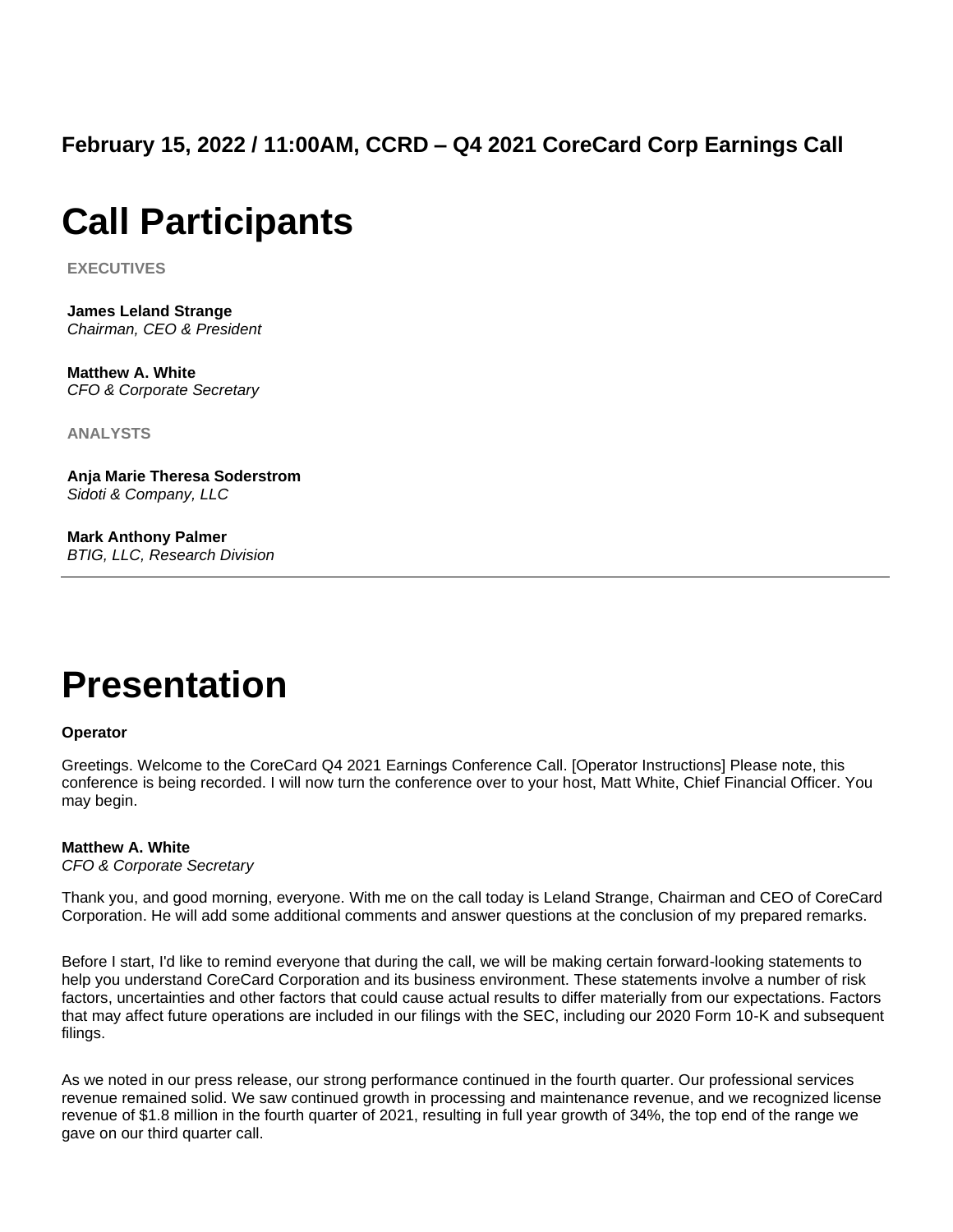Total revenue for the fourth quarter of 2021 was \$13 million, a 36% increase compared to the fourth quarter of 2020. Services revenue grew 48% compared to the same quarter last year and 31% year-over-year, while license revenue, which is hard to predict on a quarterly basis, declined 11% compared to the same quarter last year and grew 63% yearover-year. The components of our revenue for the fourth quarter consisted of professional services revenue of \$6.4 million, processing and maintenance revenue of \$3.9 million, third-party revenue of \$1 million, and as I already highlighted, license revenue of \$1.8 million.

As we said previously, we expect continued growth in our processing and maintenance revenues from a combination of recently added customers who are now live; continued growth from existing customers; and implementations that are currently in progress, including a large conversion for one of our existing customers that we expect to complete in the first quarter of 2022, which will result in significant license revenue and future increases in maintenance revenue.

We signed several new customer contracts in 2021, and we recently opened an office in Bogota, Colombia, where we have begun hiring and training operations and development personnel to enable this new and continued growth. We also continued to hire as fast as possible in India where we added approximately 50 new people in the fourth quarter. We expect to add another 250 to 300 operations and technical personnel in India in 2022.

Hiring and training new personnel continues to be a top priority both to enable continued growth from existing customers and to enable us to take on significant new customers. Professional services revenue continued to be strong in the fourth quarter, and we anticipate similar professional services revenue in the first quarter of 2022, likely in the range of \$6.4 million to \$6.6 million.

Turning to some additional highlights on our income statement for the fourth quarter and full year for 2021. Income from operations was \$3 million for the fourth quarter of 2021 compared to income from operations of \$2.7 million for the same period last year. Our operating margin for the fourth quarter of 2021 was 23% compared to an operating margin of 28% for the same period last year. The year-over-year decline in our operating margin was primarily driven by revenue mix, continuing investments in our processing environment and our new office openings in Dubai and Bogota. Additionally, we are building a new platform that is resulting in higher research and development costs. These investments are a key component to future growth.

Our fiscal 2021 and 2020 tax rate was 23.2%. We expect our ongoing tax rate to be between 23% and 25%. Earnings per diluted share for the quarter was \$0.30 compared to \$0.24 for Q4 2020. Full year 2021 diluted earnings per share was \$1.03 compared to \$0.91 for the full year 2020.

Now turning to our expectations for 2022. We expect top line growth of 20% to 25% for 2022 with a significant amount of license revenue in the first quarter. We expect license revenue in future quarters in 2022. However, it's difficult for us to predict the timing for reasons we've discussed previously. We expect strong growth in processing and maintenance as our customers continue to grow and as we add new customers. We are expecting some slowdown in the growth of professional services due to the strong demand for our services in 2021. However, we expect that revenue stream to remain strong, as I had discussed.

And with that, I'll turn it over to Leland.

## **James Leland Strange**

*Chairman, CEO & President*

Okay. Thanks, Matt. And I'll add my thanks for you joining us today.

Matt ended his comments with what I think most analysts, shareholders and prospective shareholders want to know, which is, what are you going to do now? I want to know about the future and then you want to drill down. So I'll come back to that, but I want to make a couple of other observations first.

Note that we are now CoreCard, not Intelligent Systems. It's hard to break the habit. When Matt reminded me yesterday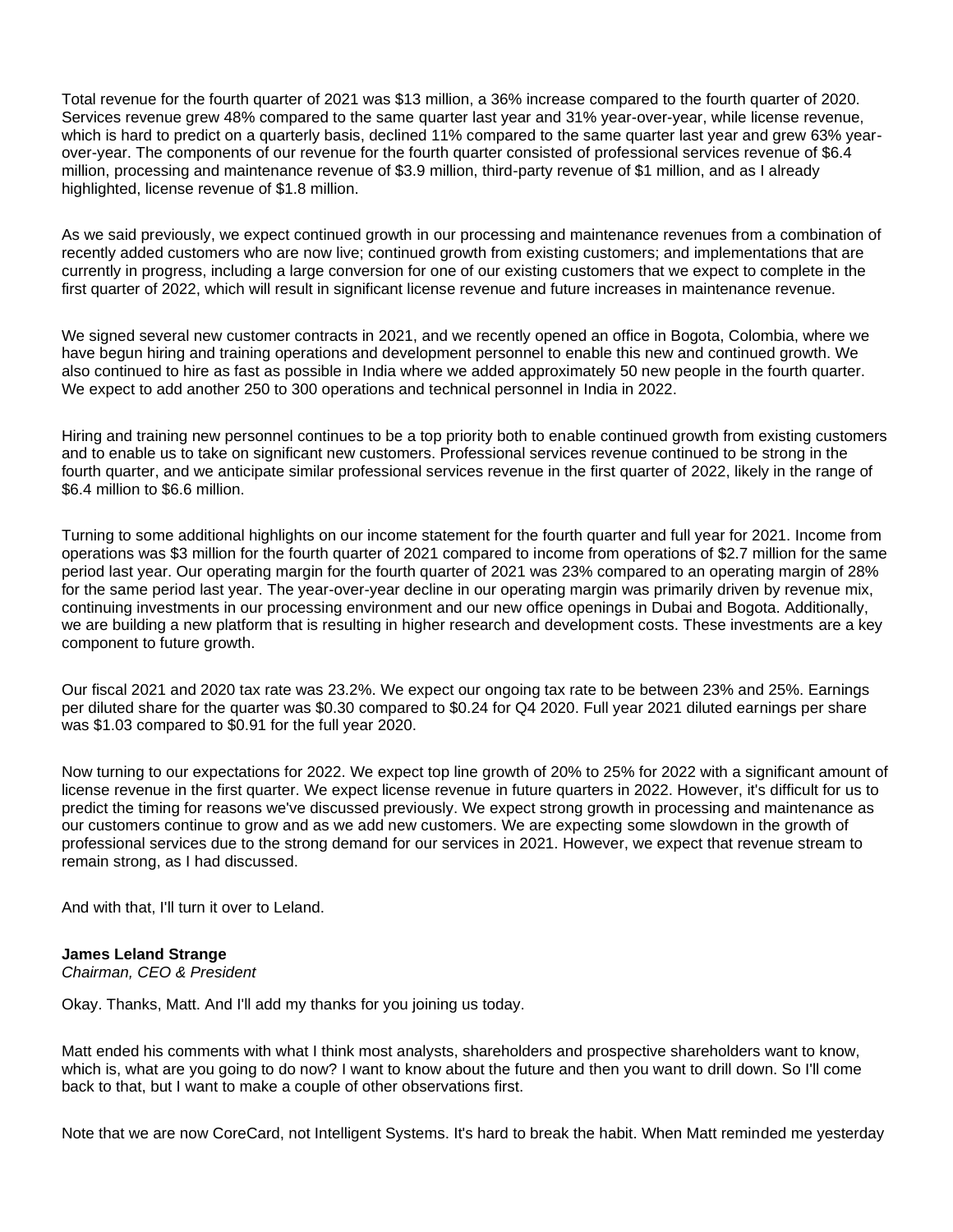of our call today, he said Intelligent Systems earnings call before catching himself and saying CoreCard earnings call. So it's going to be a habit that we'll have a hard time breaking. Intelligence Systems actually was first incorporated around 1974 or '75. Not by me, by the way. I had no affiliation or knowledge of the company at that time. It actually produced one of the first desktop color computers and along about the same time as Apple. It was called CompuColor.

The founder of the company was big on the future of color computing and later had one of the first color copying machines in another company. That was Charles Muench. He took Intelligent Systems public in 1981 and was one of the earliest technology companies to go public. One of the leading VCs, even today, that invested in the company was Oak Investment Partners out of Greenwich, Connecticut, a partner by the name of Ed Glassmeyer, who's a co-founder of them.

So after 40 years, Intelligent Systems is no more, and we are now CoreCard, CoreCard Corporation. We have a singular focus: to be the most agile and deep financial platform for the processing of money that's available, with a particular focus and expertise in credit.

Let's come back to our results. Note first that our revenues increased 34%. You might ask why did we project around 20% a year ago in this 2020 call? Well, 34% is substantially more than what we thought would be the case this time a year ago, but we did update guidance as we saw it picking up in the year. And I have to say, the answer to that question is, sorry, it's going to sound a little bit like a broken record, but the word is lumpy. Our -- not only our quarter-to-quarter, but sometimes year-to-year, because of the way license revenue hits. I know you've heard that word before, you'll hear it again. But we are on a consistent average growth path of 20% to 25% for a considerable number of past and future years.

You'll recall how we get our revenue based on, I call it, stair step for active account growth for each account that would smooth the revenue recognition, but while smoothing it, it would play havoc with the actual operating accounting for both our customers and ourselves, so we accept the reality of what we should do. So it's stair step active accounts.

Now our net earnings grew 11%. We spent, as Matt said, in 2021, and by the way, doing so in 2022, to continue putting the pieces in place to grow much larger than we are now. This is mainly investments in people, infrastructure and R&D; R&D, both direct, indirect. While we don't concern ourselves with the preciseness of profit, but we're darn sure we're going to make certain we remain nicely profitable unlike many of our peer FinTech competitors.

So summing this part of this question up, we underestimated year-ago revenues, but revised that as the year progressed. We'll do the same revisions this year as it progresses.

Let me make a pretty important prediction for the 2022 year. Again, we're halfway through the first quarter, it is the middle of February. We believe, and I'll say with a 90% probability, that revenues in the first quarter will be the largest of any quarter in 2022. Now understand as we're on the call at this minute, I don't believe we've invoiced, billed or otherwise accounted for even 20% of the revenue we believe we'll end up reporting for the first quarter.

I emphasize this fact to this degree for 2 reasons. One, drilling down to the specifics of where we are will in no way help you predict what the quarter or the year will finally end at -- will finally end up being. And two, what we know is a second or maybe even a third derivative in some instances. So we and you have to rely on the instinct and judgment of management for forecasting the future. And I'll say that until we get much larger, over \$100 million in revenues. And then I guess you have to look at management's track record of what they've said and how results have tracked to what they've said.

So once again, revenues for the first quarter are expected to be larger than any other quarter, and we expect to grow at a 20% to 25% rate for the year. Does this mean that the other quarters are bad? Absolutely not. All the other quarters will show progress in every area other than license revenue in comparison to the first quarter. In some cases, year-overyear, quarter-to-quarter comparisons will be better for the year. Again, back to that lumpy problem. So first quarter license revenue, we believe, will shift and overwhelm the other numbers.

We are creating a profitable, scalable growing business, which I know is less important to a lot of so-called modern companies and investors that hype a narrative. I think the word profit, starting with the capital P, as someone recently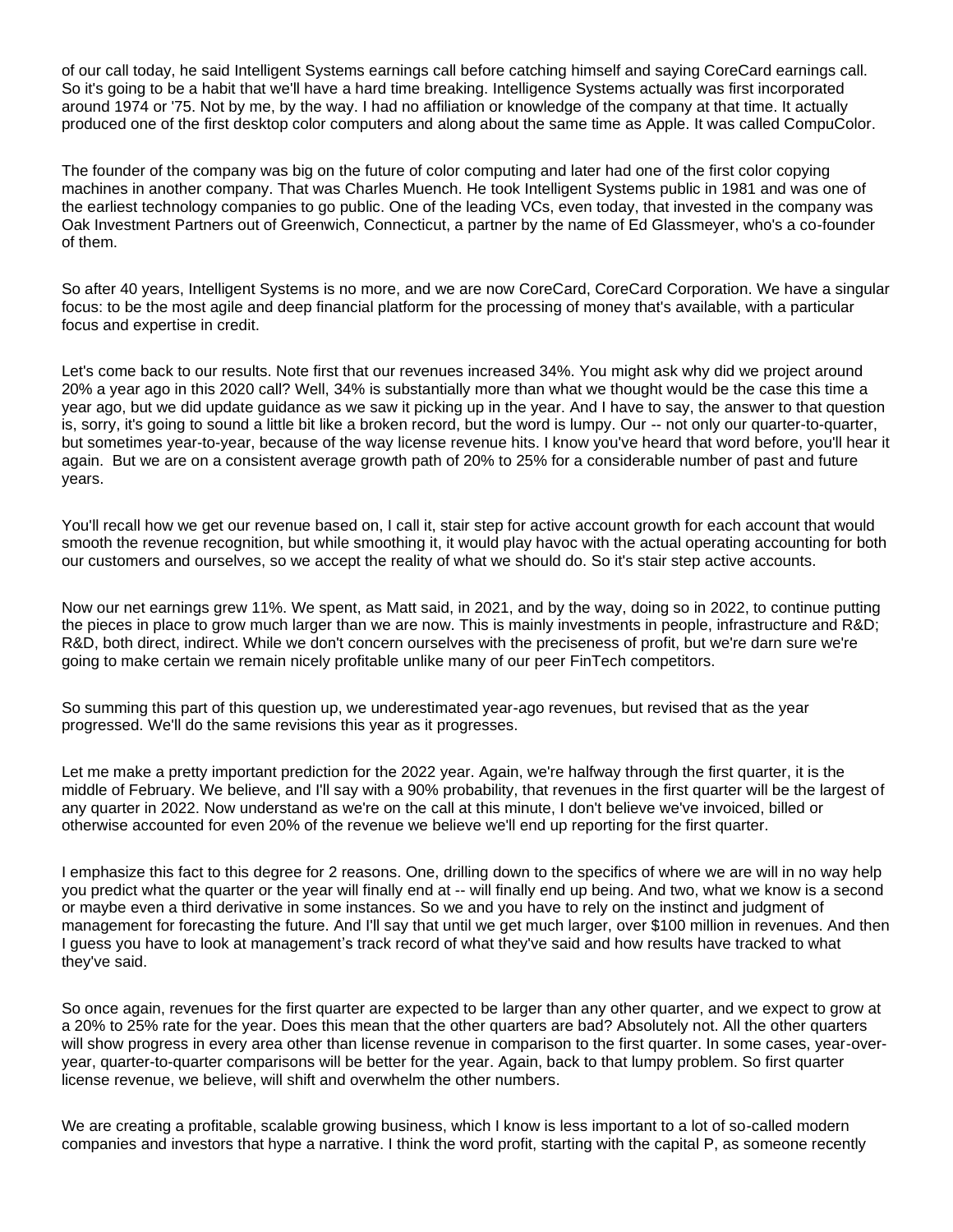said, is paramount for us, and we're going to stay that course. We do believe that the present value of future cash flows will, in the end, be the winning formula for our shareholders.

I don't really have a lot of narrative to add other than what Matt had. We'll pretty much continue to do the same thing we did last year, which is grow at a reasonable rate. We are up to our eyeballs in terms of work. We need more people in order to take on more work. We're adding more people as quickly as we can. That's all working well. Our training programs are up and running. So we do expect to set ourselves up in 2022 for even a better call one year from now. I'm just going to end at that, Matt, and see if we have any questions from anyone on the line.

# **Question and Answer**

# **Operator**

[Operator Instructions] Our first question comes from the line of Mark Palmer with BTIG.

#### **Mark Anthony Palmer**

*BTIG, LLC, Research Division*

Yes. First of all, as you look forward into the coming year, you made it very clear that the first quarter is going to be the strongest, that's going to be a function of license revenue being very strong during that particular quarter. As you look at the pipeline for new business, how should we think about that? And in particular, to what extent are there potential additional licensed customers or additional programs with existing license customers that could contribute in the coming quarters?

#### **James Leland Strange**

#### *Chairman, CEO & President*

Thank you, Mark. Well, clearly, they're all going to contribute in coming quarters. We do expect new programs. Pipeline, again, is a word that we don't use very often. We have a good number of folks that will be going live this year, but most of them are small. Some of them could end up being very large before the end of the year. We have several large companies that are discussing programs with us. Again, they would be early programs.

We're not talking today about CoreCard directly converting any large programs in this year. So most of what we have would be starting programs that, again, they all feel like they'll have substantial growth for the year. We're going to be more, I guess, reserved on that because some do and some don't, and we'll never know which ones will and which ones will not. But I can assure you we have new programs every quarter that end up going live. We have some large ones that are in the pipeline, some contracted, some in discussions for contracting, but no big conversions for this year. So most of their big numbers are actually to come next year.

#### **Matthew A. White**

*CFO & Corporate Secretary*

And I would just add, to answer the other part of your question, Mark, we don't expect any of those customers to be license customers at this point, but that's always an option.

#### **James Leland Strange** *Chairman, CEO & President*

Yes, that's right.

**Matthew A. White** *CFO & Corporate Secretary*

For someone big.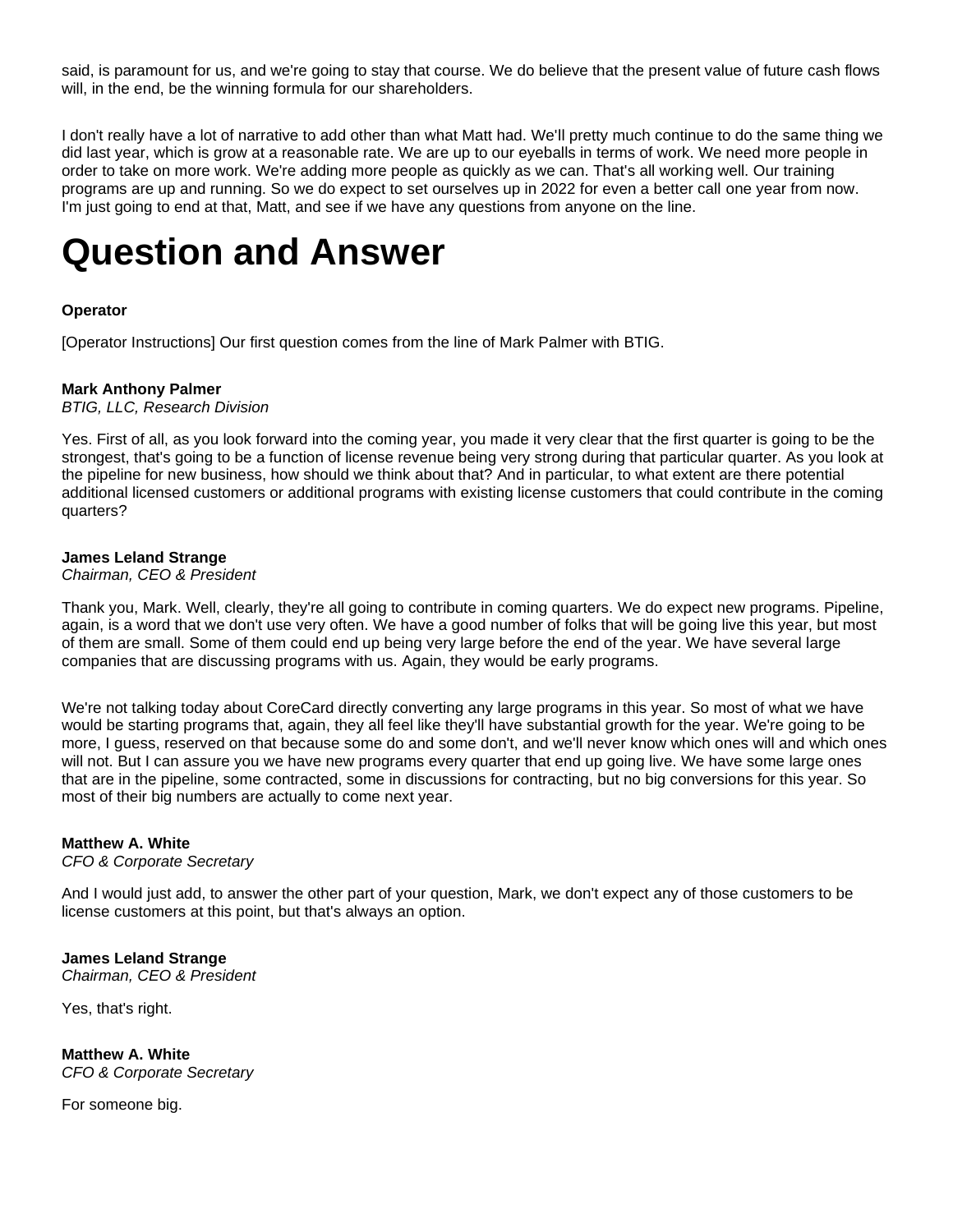# **James Leland Strange**

*Chairman, CEO & President*

We expect them to be processing customers at this point in time.

#### **Mark Anthony Palmer**

#### *BTIG, LLC, Research Division*

Right. And what is your outlook with regard to your largest customer for 2022? From what they are telling you, from what they have said, how do you view the prospects for additional revenue from them, especially insofar as they've made it clear that they want to add additional customers to their processing platform?

#### **James Leland Strange**

#### *Chairman, CEO & President*

Well, I think you've just stated what we know. They don't really tell us much. We have to -- as I said earlier in my comments, we have to use our judgment based on what we hear and see. And we expect them to continue to grow. I mean they expect they're going to grow. We expect them to continue to grow. We certainly hope to be a part of that.

## **Mark Anthony Palmer**

#### *BTIG, LLC, Research Division*

And one final question, and then I'll get back in the queue. With regard to the R&D spend on the new platform that CoreCard is building, what is the timing in terms of the go-live for that platform? And what are the benefits that you anticipate you will receive from going live?

#### **James Leland Strange**

*Chairman, CEO & President*

Well, it's another 3 years out from going live -- at least 3 years now from going live on the full platform and it may be 4. But we take parts of what we're doing in that process and add it to what we have now. And remember, all of this is really long-lived. We will not be getting off -- we nor our licensees are likely to be getting off of our current platform for over 10 years. We'll simply have another platform that will be even more agile than our current platform, and we think it will be less costly to operate and be more scalable. I mean it's all of these little things that you've learned in doing this before that you're going to try to do in another time to continue to advance technology.

## **Operator**

[Operator Instructions] Our next question comes from the line of Anja Soderstrom with Sidoti.

## **Anja Marie Theresa Soderstrom**

*Sidoti & Company, LLC*

Good questions asked already. I'm just curious for the guidance range for 2022. What needs to happen for you to be at the higher end of that?

## **Matthew A. White**

#### *CFO & Corporate Secretary*

Well, it's not that -- some of our customers may grow faster than anticipated. Some of those new customers, as Leland mentioned on his comments, it's kind of the second order prediction where we're trying to predict what our customers are going to do. So if they grow a little faster than we think, then that will put us at the higher end. And if they grow slower, then that puts us at probably the lower end.

## **James Leland Strange**

*Chairman, CEO & President*

Last year, we were surprised with a little more growth. And since we don't have insight on how much marketing that any